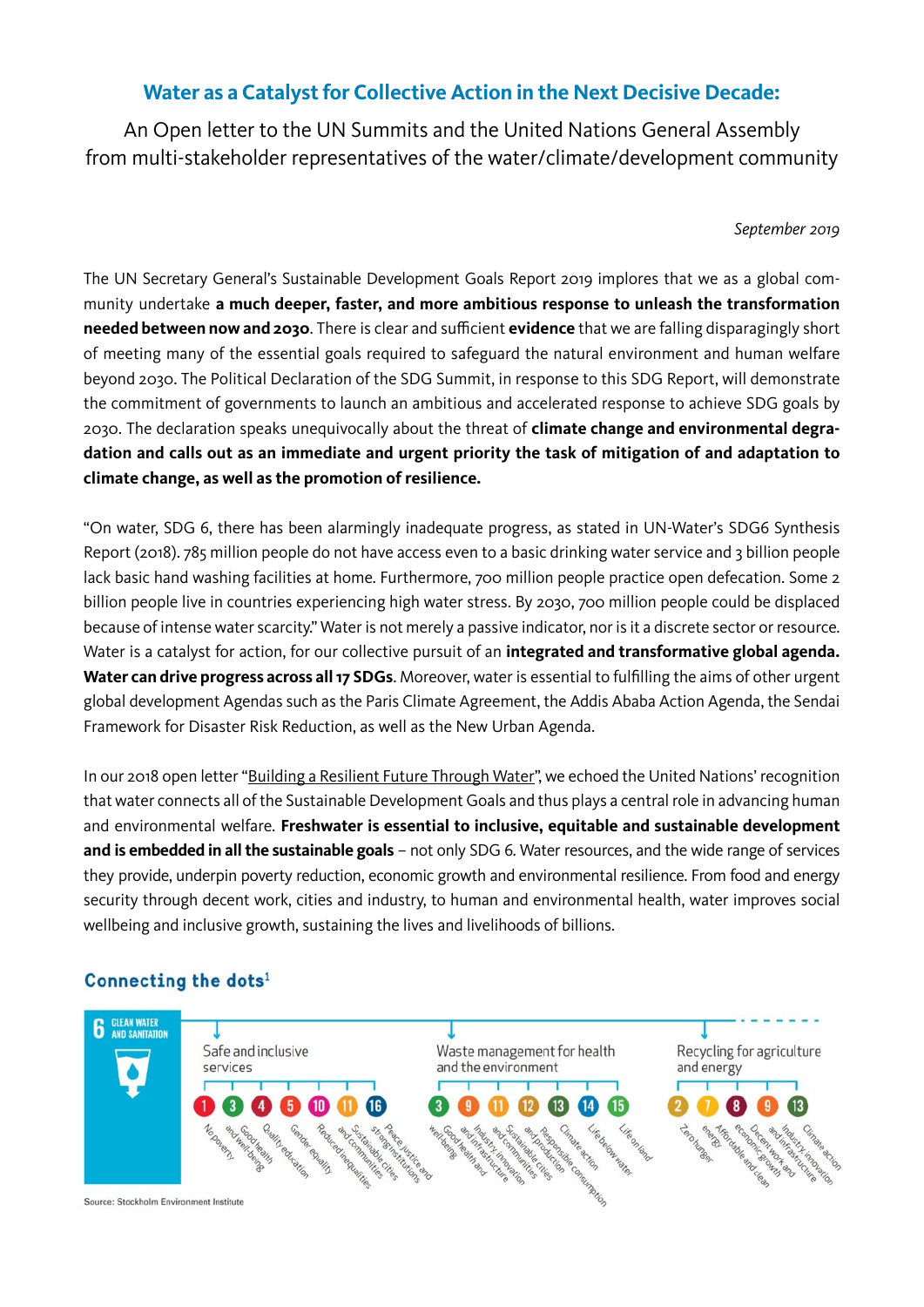Inspired by the UN Secretary General's call for ambitious, accelerated, and transformative action in the next decade, here we reinforce and expand on our 2018 open letter with the message that wise and resilient water management offers a pathway for integrated and transformative action that leverages synergies across the global agendas. The 2019 Global Sustainable Development Report, authored by an independent group of scientists, endorses this position. The scientific community recognizes that water management, pursued through a systemic and holistic approach, can engender transformative results beneficial across all sustainable development goals, yielding positive synergies and co-benefits. They appreciate the opportunities offered by water's deep connectedness with other systems including sustainable economies, food, energy, urban development and with benefits to health, equity, environment, and the well-being of all life on Earth.

Important initiatives have been launched by Heads of States, the UN, its member states, cities and leaders of private sector and civil society with the aim of bridging divides and identifying means to accelerate and enhance implementation of the global Agendas in a more efficient and sustainable manner. We are encouraged by the UNGA's establishment of the "International Decade (2018-2028) for Action – Water for Sustainable Development," to advance the global water agenda through policy development, partnerships and action plans. We laud the recognition at the UN High-level Political Forum and the UNGA on the importance of regular high-level review of SDG6 and of raising commitments to achieve this goal. We welcome the aims of the UNGA to increase political momentum for all SDGs, the Paris Climate Agreement and Sendai Agreement and to build synergies for coherent and efficient implementation of these complementary and critical agendas. We are encouraged by the momentum created by the UN Climate Summit and by ambitious efforts launched by leaders of public, private and civil society institutions united in the Global Commission on Adaptation, which has prioritized accelerated climate change adaptation action on water. We are looking forward to contributing to the success of COP25 in Chile, the 'Blue COP', that seeks concomitant adaptation and mitigation solutions with all stakeholders.

We urge all stakeholders to collectively work to increase ambition, investment and action in pursuit of the SDG and NDC targets. In this spirit, we, the undersigned, would like to:

**• Pledge commitment to 2030 Agenda and its specific water commitments, recognizing the key role of public, private, and civil society actors working in concert, as we are doing through this multi-stakeholder alliance and platform for action;**

**• Urge accelerated action on key SDG water targets, which this alliance is prepared to lead and to deliver in partnership with member countries and relevant agencies and platforms such as UN-Water, Water Action Decade, the NDC Partnership, UNESCO's IHP, the Megacities Alliance for Water and Climate (MAWAC), etc;** 

**• Pledge increased ambition and urgency in action by this alliance, commensurate with the immediacy of our climate change challenge and the need to build the resilience of natural and human systems in order to thrive;**

**• Pledge commitment to partnership and investment to accelerate progress through the Water Action Track of the Global Commission on Adaptation and other immediate opportunities;**

**• and Request that the UN, Member States, and partners welcome, enable and accelerate investment and action commensurate with these shared aims, particularly noting the need for international financial institutions to prioritize and deploy funding to upscale successful programs and to leverage partner contributions.**